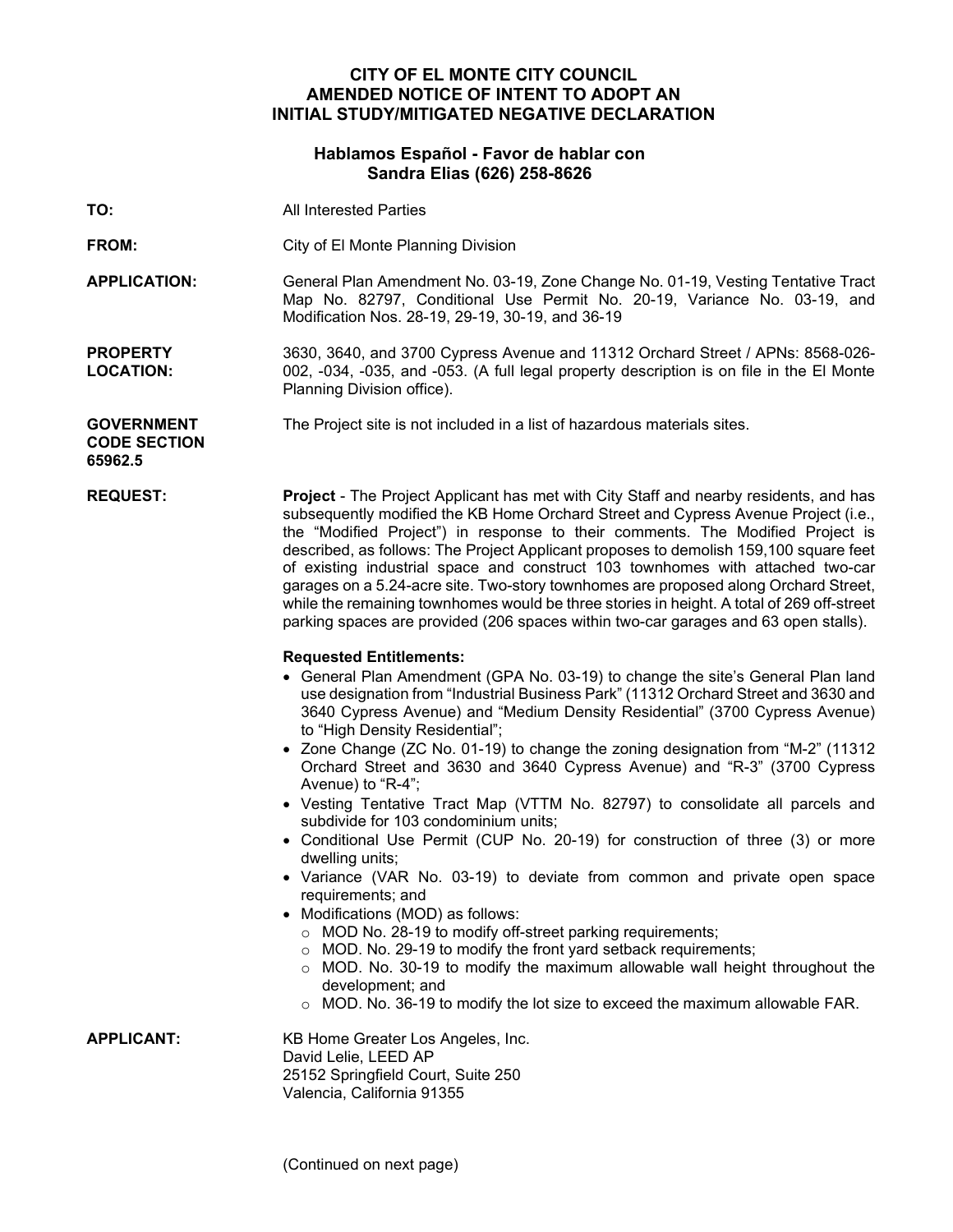| <b>PROPERTY</b><br><b>OWNER:</b>                   | PI Properties No. 66, LLC.<br>610 N. Santa Anita Ave.<br>Arcadia, CA 91006                                                                                                                                                                                                                                                                                                                                                                                                                                                                                                                                                                                                                                                                                                                                                                                                                              |
|----------------------------------------------------|---------------------------------------------------------------------------------------------------------------------------------------------------------------------------------------------------------------------------------------------------------------------------------------------------------------------------------------------------------------------------------------------------------------------------------------------------------------------------------------------------------------------------------------------------------------------------------------------------------------------------------------------------------------------------------------------------------------------------------------------------------------------------------------------------------------------------------------------------------------------------------------------------------|
| <b>ENVIRONMENTAL</b><br><b>DOCUMENTATION:</b>      | An Initial Study (IS) prepared for the Project determined that there would be less than<br>significant environmental impacts because mitigation measures would be incorporated<br>into the Project. Therefore, a Mitigated Negative Declaration (MND) has been prepared.<br>Mitigation measures are provided to lessen potential impacts related to biological<br>resources, cultural and tribal resources, geology/soils, hazards and hazardous<br>materials, and noise. The IS/MND and supporting documentation shall be available for<br>public review as of September 18, 2020, and publication and public circulation of the<br>IS/MND will be effectuated by the City in accordance with Public Resources Code<br>Sections 21091-21092.6 of the California Environmental Quality Act (CEQA) and State<br>CEQA Guidelines Sections 15072-15073 and 15105, as applicable, prior to MND<br>adoption. |
| <b>PUBLIC REVIEW AND</b><br><b>COMMENT PERIOD:</b> | The Initial Study and Mitigated Negative Declaration and supporting materials are<br>available for review at:                                                                                                                                                                                                                                                                                                                                                                                                                                                                                                                                                                                                                                                                                                                                                                                           |
|                                                    | • City of El Monte Website at: https://www.ci.el-monte.ca.us/499/Current-Projects<br>• Planning Division Public Counter at El Monte City Hall West, 11333 Valley<br>Boulevard, El Monte, California<br>• Requested via e-mail at nlee@elmonteca.gov                                                                                                                                                                                                                                                                                                                                                                                                                                                                                                                                                                                                                                                     |
|                                                    | This Notice of Intent amends the previous Notice of Intent (which was for a 20-day<br>public review period) to extend the public review period to 30 days. The 30-day public<br>review period for the Initial Study and Mitigated Negative Declaration will begin<br>September 18, 2020 and end October 19, 2020. Your responses are requested by<br>October 19, 2020 at 5:30 PM Please send written comments (in person, via U.S. mail,<br>or via e-mail) to:                                                                                                                                                                                                                                                                                                                                                                                                                                          |
|                                                    | City of El Monte - Planning Division<br>El Monte City Hall West<br>11333 Valley Boulevard<br>El Monte, CA 91731<br>Attn: Nancy Lee, Senior Planner<br>E-mail: nlee@elmonteca.gov<br>Phone: (626) 580-2096                                                                                                                                                                                                                                                                                                                                                                                                                                                                                                                                                                                                                                                                                               |
| <b>PLACE OF HEARING:</b>                           | Pursuant to state law, the Planning Commission will hold a public hearing to receive<br>testimony, orally and in writing, on the proposed Project. The Planning Commission will<br>make a recommendation to the City Council, with the City Council making the final<br>decision at a future noticed public hearing. The Planning Commission public hearing is<br>scheduled for:                                                                                                                                                                                                                                                                                                                                                                                                                                                                                                                        |
|                                                    | Tuesday, September 22, 2020<br>Date:<br>Time:<br>7:00 PM<br>Place:<br>El Monte City Hall East - City Council Chambers<br>11333 Valley Boulevard<br>El Monte, CA 91731                                                                                                                                                                                                                                                                                                                                                                                                                                                                                                                                                                                                                                                                                                                                   |
|                                                    | Members of the public wishing to observe the meeting may do so in one of the following<br>ways:<br>Turn your TV to Channel 3;<br>1.<br>2. City's website at http://www.elmonteca.gov/378/Council-Meeting-Videos; or<br>3. Call-in Conference (669) 900-9128; Meeting ID 923 3580 9126 and then press<br>#. Press # again when prompted for participant ID.                                                                                                                                                                                                                                                                                                                                                                                                                                                                                                                                              |